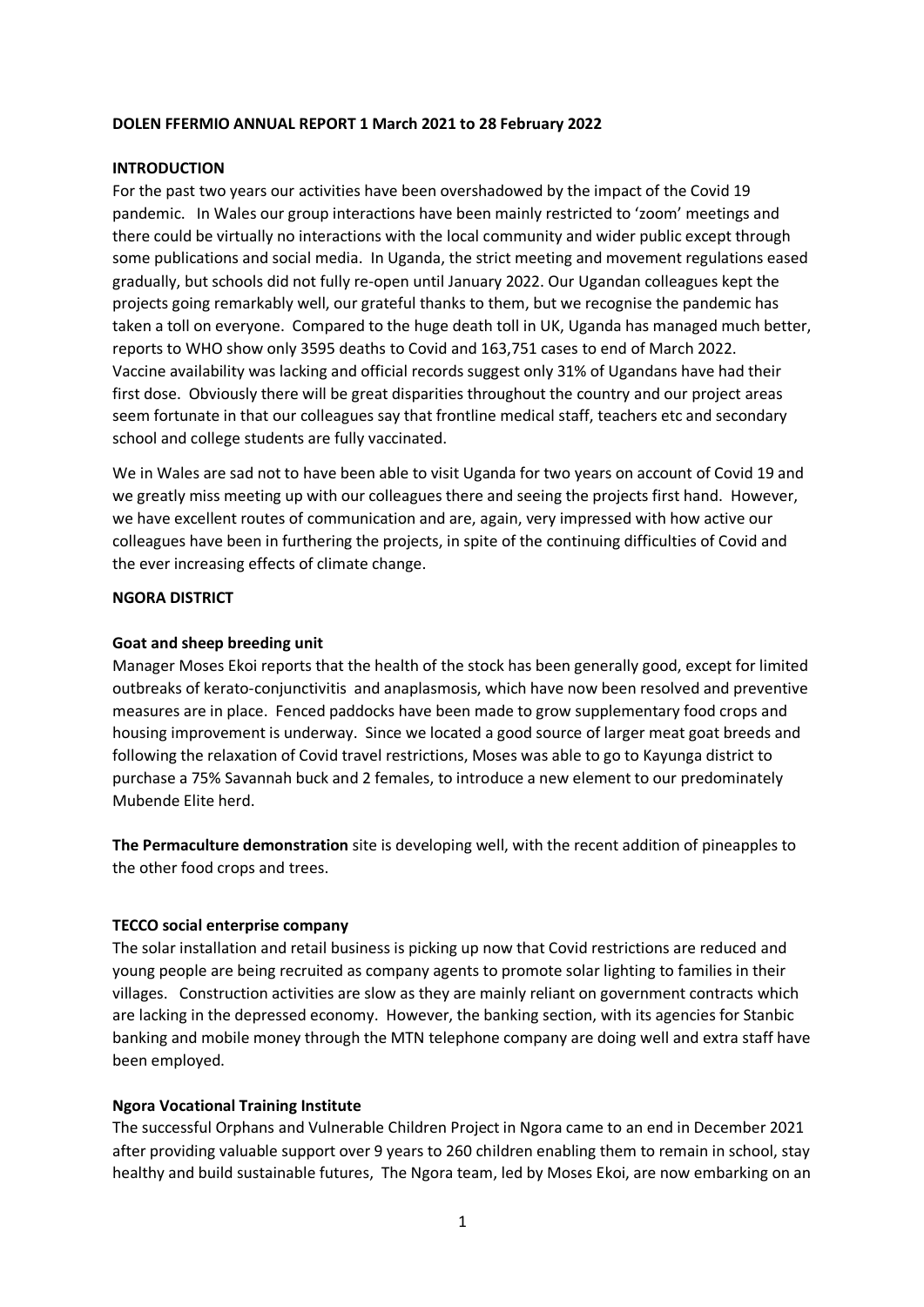exciting new venture, the Ngora Vocational Training Institute. This will benefit many more young people and will lead them into gainful employment through education, IT skills and vocational training to required government standards as well as provide facilities to develop all their talents in the arts, music and sport. Ngora District is an area of extreme poverty and very few young people are able to access secondary education or training. Funds were raised for the Institute through the traditional Christmas catalogue and the Big Give Christmas campaign.

As we reported last year, Dolen Ffermio has acquired an excellent site for the Institute on 8 acres of land, with plenty of space for classrooms, a library and workshops, as well as fields for permaculture and agroforestry training, livestock and fish ponds. No funds for the purchase came out of Dolen Ffermio funds. With help from our partner group, Dolen Llanbrynmair, we have completely fenced the land and Moses is working on a business plan so that we can start applying for grants.

# **KAMULI DISTRICT**

## **Nakyaka demonstration farm**

Paul Musenero and the DFEFH team have started a major new livestock venture involving goats, pigs, and bees. This will greatly increase the ability of the farm to interest groups of farmers and students to study there. The goats and pigs are housed in wooden raised, slatted floor pens, hygienic for the animals and allowing collection of manure for use on the crops. Initially the female goats, mainly Mubende Elite breed are being served by the Toggenburg dairy buck, to start the plan for goat milk production in the local community.Bee hives sited in trees on the land now assist pollination for all crops and the orange and coffee orchards. Community farmers are being trained to make hives and harvest honey, a much healthier alternative to sugar in local diets and a very profitable commodity for sale.

#### **Crops**

Many crops are doing well in spite of the vagaries of rainfall and excessive heat caused by climate change. Chilli peppers and vanilla have been introduced as valuable cash crops which community farmers can benefit from as out-growers.

#### **Tree and bamboo nursery**

This is now a well established asset to the district, and especially school lands, as a source of many varieties of trees. 12 bamboo species are now doing well and will soon be a source of planting material to distribute.

### **Permaculture training**

The first permaculture training course for teachers since Covid restrictions were relaxed was held on the farm in October 2021 for 10 days by our consultant Charles Mugarura and his team of trainers. This is part of a nationwide training programme to equip school teachers to deliver the permaculture part of the Ugandan national curriculum, which Charles was instrumental in achieving. In addition to the teachers, Dolen Ffermio sponsored 6 women farmers from Nakyaka community women's adult co-operative group.

# **Grant assisted projects**

The Community Foundation Wales (CFW) kindly donated funds for 2 projects in Nakyaka:

1. Seed distribution in the Nakyaka farming community. The poor harvest of 2020-21 caused by lack of rain, meant that farmers did not have enough bean seeds to store for the next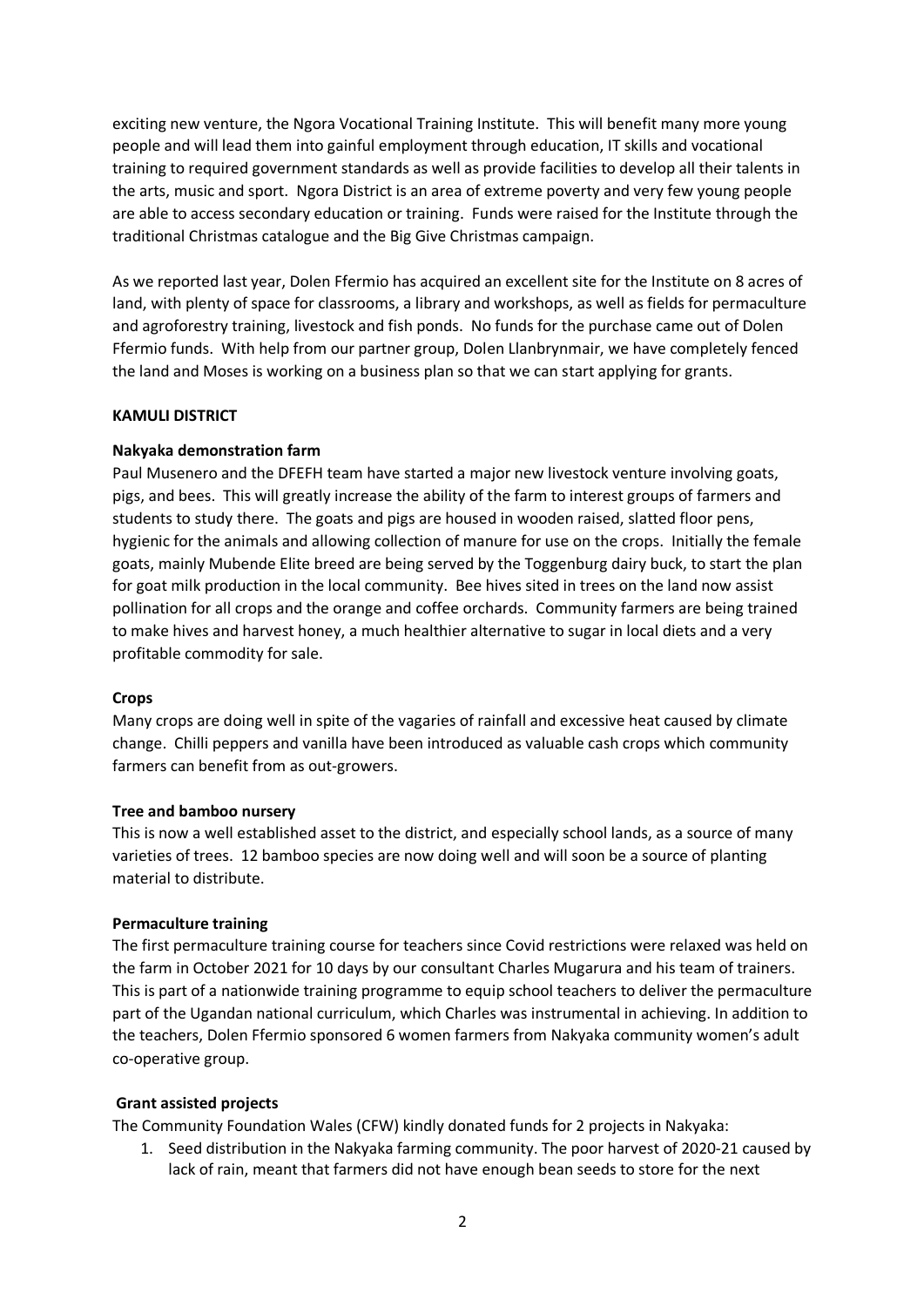planting season. The £1500 CFW grant was used to buy bean seeds for 44 farming households. The distribution was organised by the community's 2 co-operatives, adult and youth. They obtained pledges from the beneficiaries to return 10% of the harvest as a revolving fund for next season's planting.

2. ' Eco-brick' making training is now under way for 30 members of the farming community using another £1500 CFW grant. The bricks are curved and interlocking, ideal for making round structures such as water tanks, sleeping houses, stores etc. Made of sub-soil and a little cement by a hand operated machine, they are much more environmentally friendly to produce than the traditional fired bricks and use minimal mortar.

# **SCHOOL LINKS**

The school links which we have worked hard to establish have been on hold since the start of the pandemic. Schools in Uganda were closed for most of 2021, though some final year exam classes were allowed to reopen on 1 March. All other classes were able to go back from January this year. The government curtailed the holidays and there has been a huge effort to catch children up. Because of the restrictions, there has been no opportunity to develop the school links further in Uganda and very little opportunity in Wales but, as soon as schooling returns to normal in both countries, we are determined to re-start the programme. There are well established links between Llanfyllin and Busoga High Schools, and 6 local primary schools with 6 in Kamuli district.

## **SAFEGUARDING**

A policy document, code of conduct and consent forms were developed in 2021 and it is necessary that we look at how these will be implemented. Currently consideration is being given to the best way for incidents to be reported in Uganda and how we can be confident that procedures are followed. We need to ensure that we align our policy and practice more closely with local policy and procedures. It is recognised that it is not easy to monitor what is happening in Uganda at a time of Covid restrictions nor is it easy for our colleagues in Uganda to find time to address these matters. We are also looking at what needs to be done to conform to safeguarding procedures in Wales once we resume activities with schools.

### **AWARENESS RAISING**

Our activities in this regard were very limited for a second year because of the pandemic. Our usual school activities including a conference, meetings and talks to groups could not happen, and agricultural shows and other events were cancelled. However we published articles in our local community newspaper on issues such as UK food security, Ugandan projects and climate change.

We had a presence and display highlighting COP 26 in November, in Llanfyllin, along with the local group BRACE (Building Resilience against Climate Emergency) in which we are actively involved. Dolen Ffermio is also a partner of the Climate.Cymru initiative. Trustee Cordelia Weedon mounted an exhibition at Llanfyllin High School using the work of Ugandan students on the topic of food to mark Black History Month. Our new trustees Kadun Rees and Len Fritsch are active in awareness raising through our social media platforms Facebook, Twitter and Instagram.

#### **FUNDRAISING**

Fundraising has been a huge challenge during the pandemic and we are even more grateful to the people who support us regularly through standing orders, as well as the many donations from individuals. As always, gift aid boosted our funds considerably. Thanks to Mark Prust of the Llanfyllin SPAR, Lorna Brown was able to hold her annual plant sale on the SPAR forecourt for the whole of May. Thanks to her efforts and with contributions from loyal supporters, it did extremely well to raise £2400. Three sponsorship runs by trustee Kadun Rees, member Alasdair Purkis and